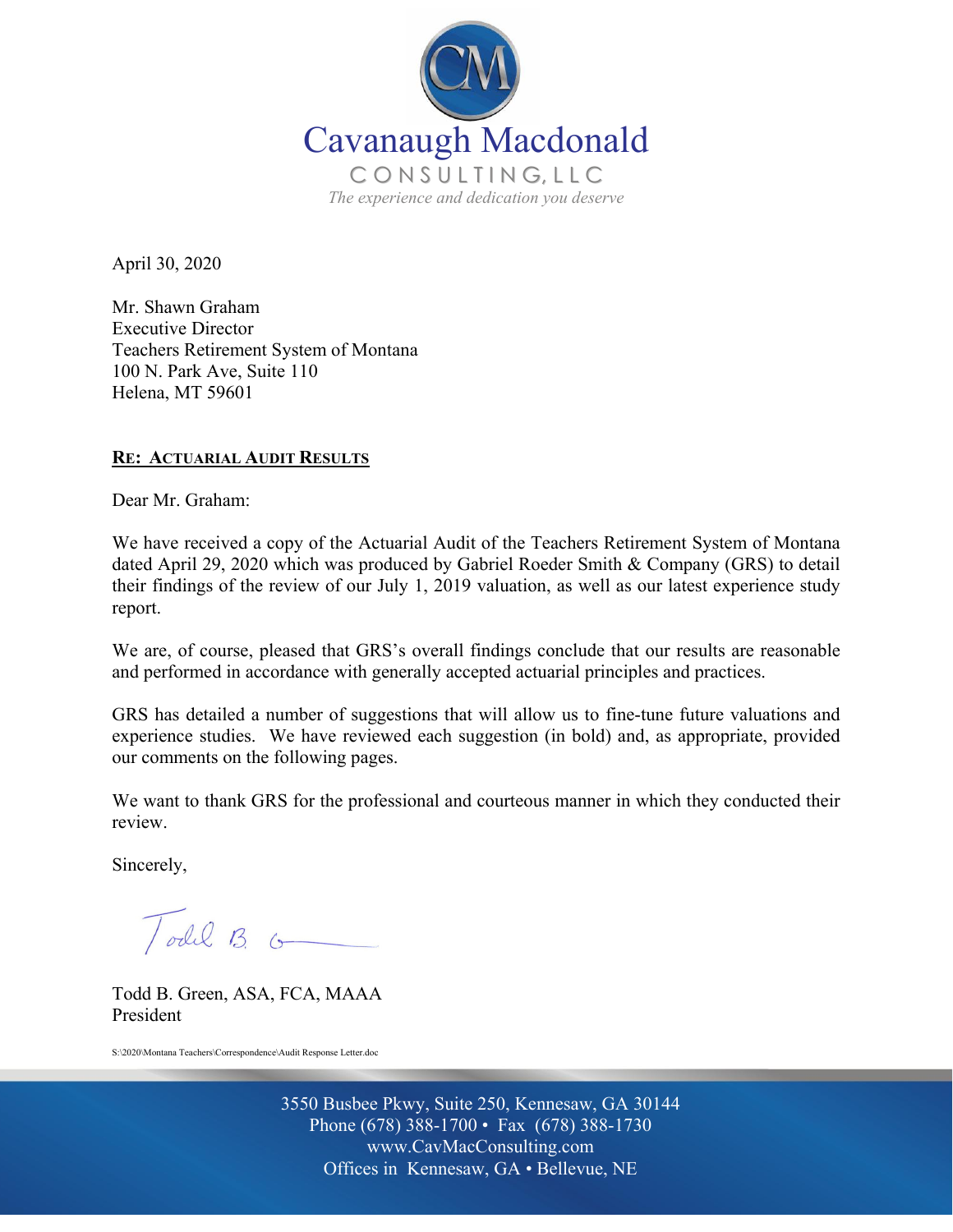

# **Actuarial Assumptions**

*As part of the next actuarial experience study, we recommend that the retained actuary consider the applicability and appropriateness of a "generational" mortality assumption to eliminate the need to periodically update the "static" mortality assumption to include a margin for future mortality improvement.* 

We are preliminarily exploring the idea of updating the mortality assumption from "static" to "generational" using the recently published Pub-2010 Public Retirement Plans Mortality Tables in the next valuation.

*As part of the next experience study, we recommend that the retained actuary closely review the behavior of active members in their first year of eligibility to confirm there is sufficient evidence to anticipate a lower rate of retirements in the first year of eligibility and to explore the potential causes of this behavior.* 

We will take these comments into consideration in the next experience study, however, in the recently completed experience study we analyzed retirement experience separately in three distinct categories:

- Reduced Benefits
- First Eligible for an Unreduced Benefits
- Beyond first year eligibility for an unreduced benefits

The recommended retirement rates for members who are first eligible for retirement were supported by actual experience during the experience period.

*In order to mitigate the reoccurring actuarial losses generated by the key demographic assumptions, we recommend that the retained actuary explore the sources of the demographic losses and consider an amount-weighted approach during the next actuarial experience study.* 

We will consider this in our next experience study.

## **Actuarial Valuation Results**

## *The retained actuary should consider preparing an open group projection along with future actuarial valuations to explore the impact of future Tier Two members on the estimated funding period.*

We do not include open group projections in the annual valuation, however, we prepare open group projections for internal use to help facilitate discussion and commentary on the valuation results. At the request of Board, we can include these as part of the annual valuation.